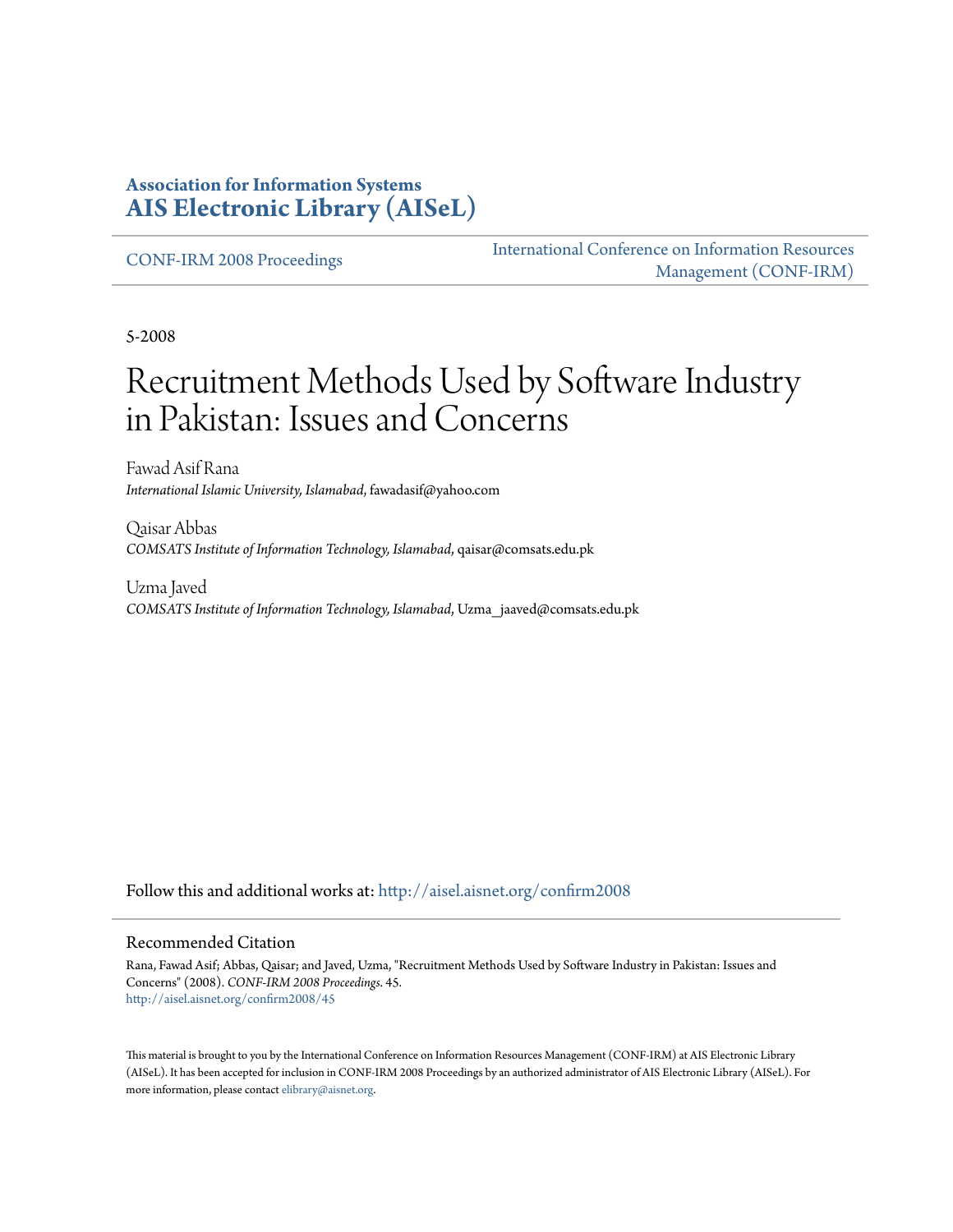# **67F. Recruitment Methods Used by Software Industry in Pakistan: Issues and Concerns**

Fawad Asif Rana International Islamic University Islamabad. fawadasif@yahoo.com

Qaisar Abbas COMSATS Institute of Information Technology Islamabad. qaisar@comsats.edu.pk

Uzma Javed COMSATS Institute of Information Technology Islamabad. Uzma\_jaaved@comsats.edu.pk

#### *Abstract:*

The research aims to examine the relationship between the organization size and the recruitment methods used. It also examines the differences in recruitment methods for filling the managerial and non managerial positions and exploring possible reasons for switching between these methods among IT organizations. We found that there is a significant relationship between the organization size and the frequency of recruitment. The smaller organizations tend to recruit more frequently as compared to larger organizations. The results also show that there is significant positive relationship between the size of organization and the choice of methods for recruitment of professionals. Most software houses find it difficult to recruit individuals with adequate professional training, skills and experience. Most professionals in the industry are fresh graduates with a sound theoretical base but with inadequate practical experience and skills. Software houses can help in developing these fresh graduates in more mature professionals by offering extensive internship programs.

#### *Keywords:*

Recruitment methods, IT industry Pakistan.

### **1. Introduction**

The IT sector of Pakistan is growing at a very rapid rate since 1990's. IT sector is comprised of small companies where 46% companies have an average of 12 employees or less and only 10% companies employ 200 or more professionals on average (IT HR report, 2006). With a potential growth of 60% in global export sales and 33% in domestic sales, IT revenue is over 1% of GNP (Hussain, 2006). IT sector employs about 110,000 IT professionals and create nearly 38% new jobs each year in the industry (PSEB IT industry review report, 2007). Government took initiative, by setting up Pakistan Software Export Board (PSEB) in 1995, to gear the growth of IT sector to keep pace with the growth of and competition in the regional IT industry. At the moment, all the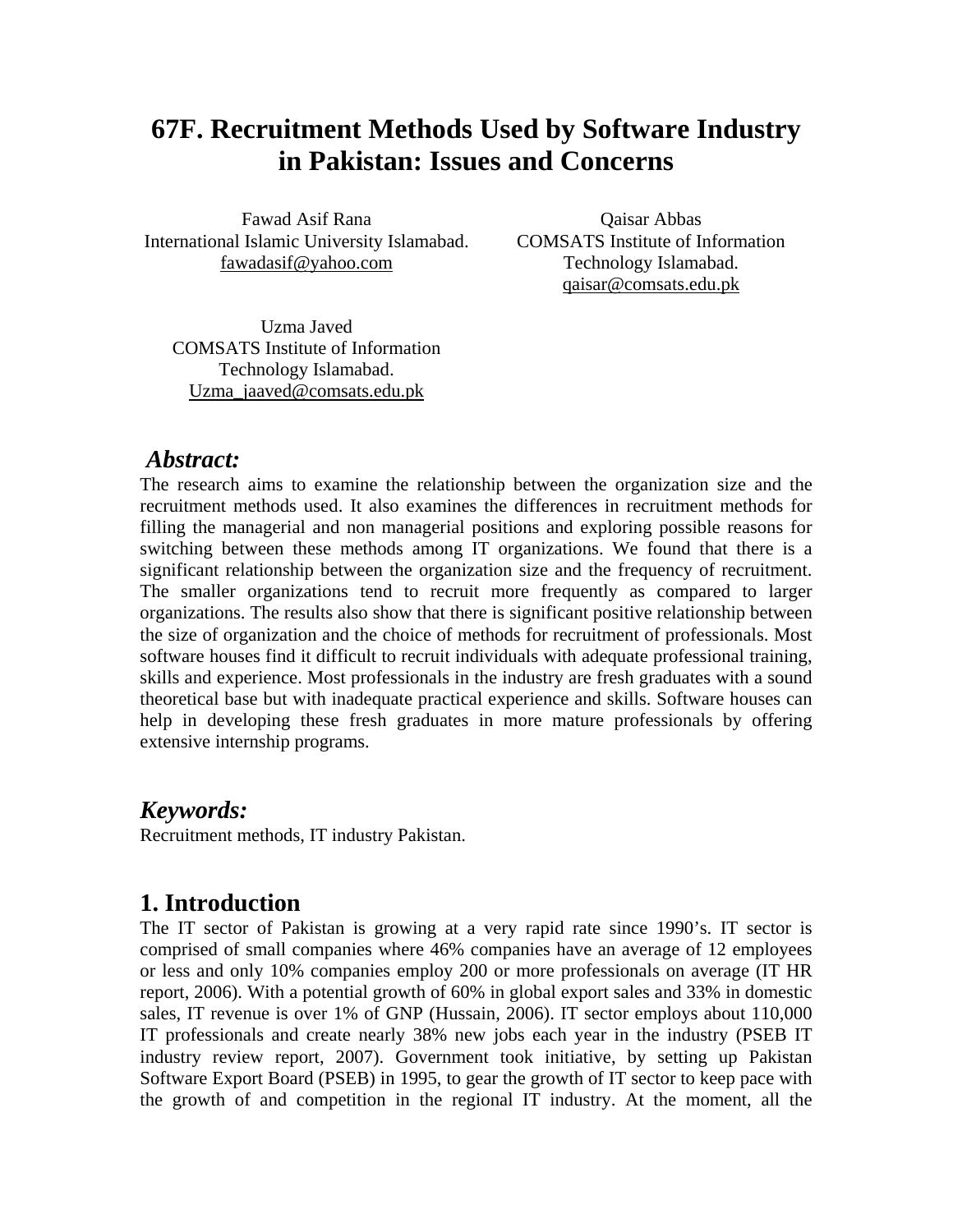initiatives taken in the filed of IT to supplement its growth depend on the availability of IT human resource (IT HR report, 2006) in the job market. And currently, the recruitment, and retention of human resource are some of the important challenges faced by these small companies (Mathis and Jackson, 1991).

Effective recruitment plays a vital role in the organization's success. These strategies, if efficiently and thoughtfully planned and implemented, enable companies to have highperforming employees who contribute in the success of organization positively. On the other hand, poorly recruited employees always remain a misfit in the organization and always hinder its success in achieving its objectives (Heraty and Morley, 1998).

A considerable quantity of literature on recruitment is available to help managers to increase the chances of finding the right person for the job. Most of this advice, however, seems to be aimed at large organizations (Carroll et al., 1999). Recruitment is described as the set of activities and processes used to provide the organization with a sufficient pool of potentially qualified job candidates from which selection can be made to fill vacant positions. Employer's choice of recruitment methods depends on the talent available within and outside the organization, and the anticipated resources that can be expended to attract the talent. Although, all organizations, at one time or another, are engaged in recruitment, some organizations do these activities more frequently (Decenzo and Robbins, 2007). A number of organizational factors are expected to play a role in the effective recruitment. An important factor in this respect is the perceived difficulties of organizations in finding suitable candidates to fill their job vacancies. The greater the perceived difficulties in recruiting suitable candidates, the greater the likelihood that organizations will frequently recruit more employees by making use of active and informal recruitment methods (Henkens et al., 2005). Size is also a factor. Since, smaller organizations recruit more frequently and high turnover also influence the need for future recruiting (Decenzo and Robbins, 2007).

The recruitment literature differentiates between formal and informal recruitment methods. Formal recruitment methods include newspaper advertisements, Job centers, employment and executive search agencies, whereas, informal methods include word of mouth, employer's network and employee referrals (Watson, 1989; Henken et al., 2005). Word-of-mouth methods are advantageous for a number of reasons. Besides the obvious advantages of efficiency and low cost for recruiting, the new recruit is not only a known person for employer but is also likely to have more information about the firm and the job (Watson, 1989).

Organizations HRM practices are directed to support and develop managerial behaviors. As, the role of managers is different from the roles of lower level (non-managerial) employees, it is reasonable to expect that organizations may use different recruitment methods for the two groups of employees (Jackson and Schuler, 1992; Atkinson and Meager, 1994; Heraty and Morley, 1998). Atkinson and Meager (1994) found association between the organizational size and the practice of formal recruitment procedures. Similar findings are reported by Heraty and Morley (1998). Heraty and Morley (1998), using the data on Irish organizations, found that recruitment practices vary between small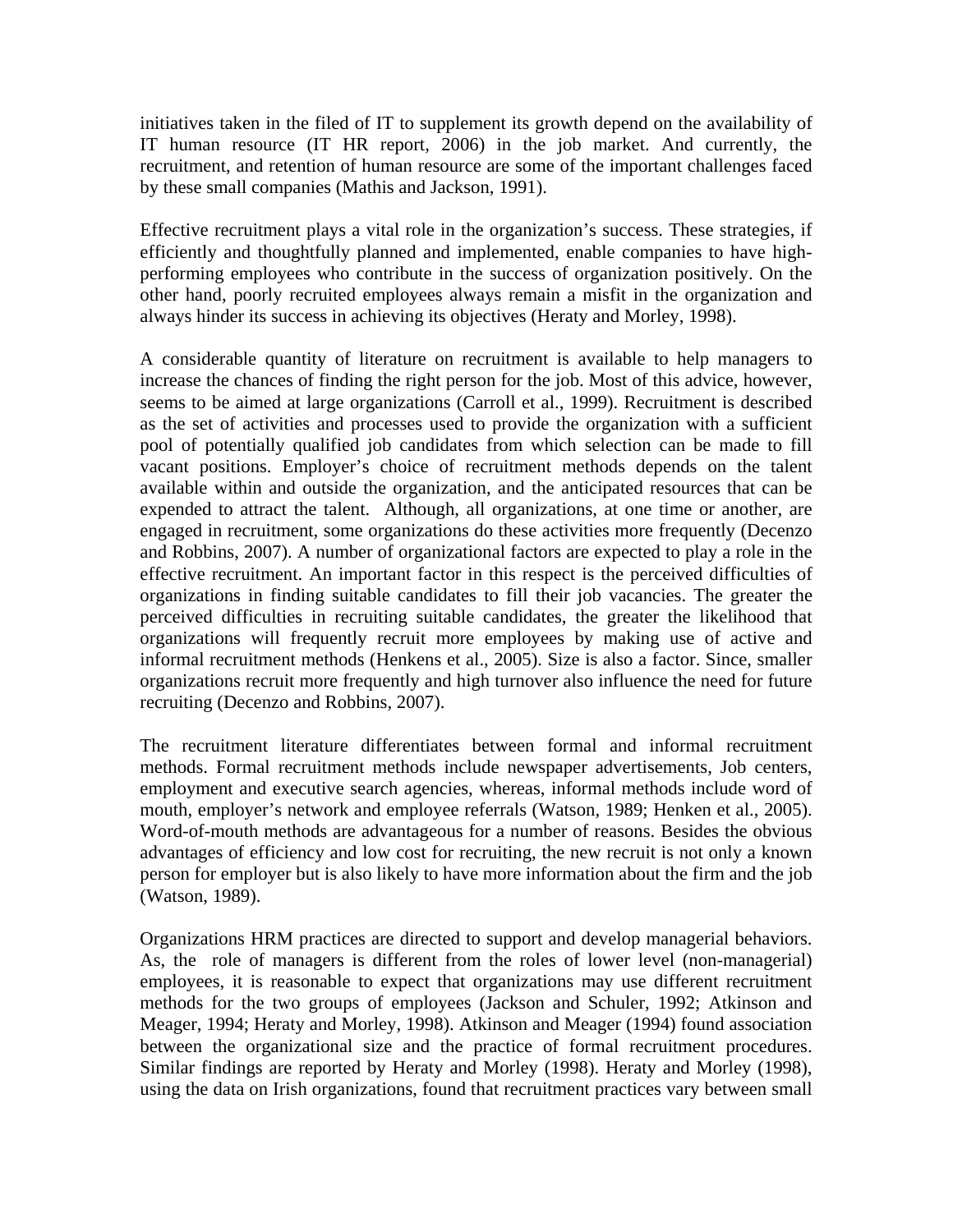and large organizations. Where, larger organizations used internal recruitment more than smaller organizations, newspaper advertisement method is used equally by small and large organizations. Also, they found that smaller organizations used the services of recruitment consultants equally as large organizations for senior management positions but not for lower management positions (Heraty and Morley, 1998).

A number of recent studies have suggested that some recruitment methods preferably influence the quality of new recruits. Employees recruited by word of mouth or through employees' referrals allow small companies to reduce both voluntary and involuntary turnover rates (Kirnan et al., 1989; Farnham and Pimlott, 1995; Heraty and Morley, 1998). Informal recruiting methods have been found to be associated with higher productivity, performance and longer tenure with the organizations (Roper 1988; Simon and Warner 1992; Van Ours and Ridder 1992; Gorter et al., 1996). Terpstra (1996), using a sample of 201 HR executives from US companies, found employee referrals, college recruiting and executive search firms as three top ranked recruitment methods resulting in motivated, multi-skilled and experienced employees. Anderson and Shackleton (1986) argued that the quality of recruitment activities influence the quality of selection decision as well. Employers' recruitment choices, therefore, depend on the position (managerial vs. non managerial); skill type; cost of the recruitment; and time available to recruit (Rees and Schultz, 1970). Organizations can retain their key employees by building long-term strategies (Fisher and Dowling, 1999) through: adopting accurate recruitment and selection procedures; greater investment in training and development; and viewing employees as assets rather than costs (Fruin, 2000).

In both developed and developing countries small firms comprise a significant share of employers; however, small firms are overlooked in the research on recruitment procedures followed (Tanova, 2003; Henkens et al., 2005). Differences are frequently identified in the recruitment methods used by small and large organizations (Carroll et al., 1999; Tanova, 2003). Where, large organizations usually adopt more formal methods of recruitment, small organizations prefer to use informal recruitment methods for being cheaper (Tanova, 2003). Ng and Maki (1993), using a sample of Canadian firms, found that recruitment and job analysis procedures vary between large and small firms. Of external recruitment, small companies used advertising more, whereas, large companies relied more on resumes' on file and walk-ins. Of internal recruitment procedures, 93% large companies used internal recruitment, whereas, half of small companies used this method. Also word of mouth was more frequently used in small companies (Ng and Maki, 1993). Both small and large companies draw their labor force from the same labor market but workforce requirements for small firms are tighter (Golhar and Deshpande, 1997) for their inability to invest more in training. Therefore, these firms prefer to recruit individuals already possessing necessary training and experience (Holliday, 1995).

It is important to know whether recruitment practices of small and large IT companies differ in Pakistan. Ng and Maki (1993) have argued that the recruitment practices of small firms may be different from large ones either because of different workforce requirements or from a lack of understanding of management issues by small business owners. Also, because the employment practices of large firms are under more scrutiny,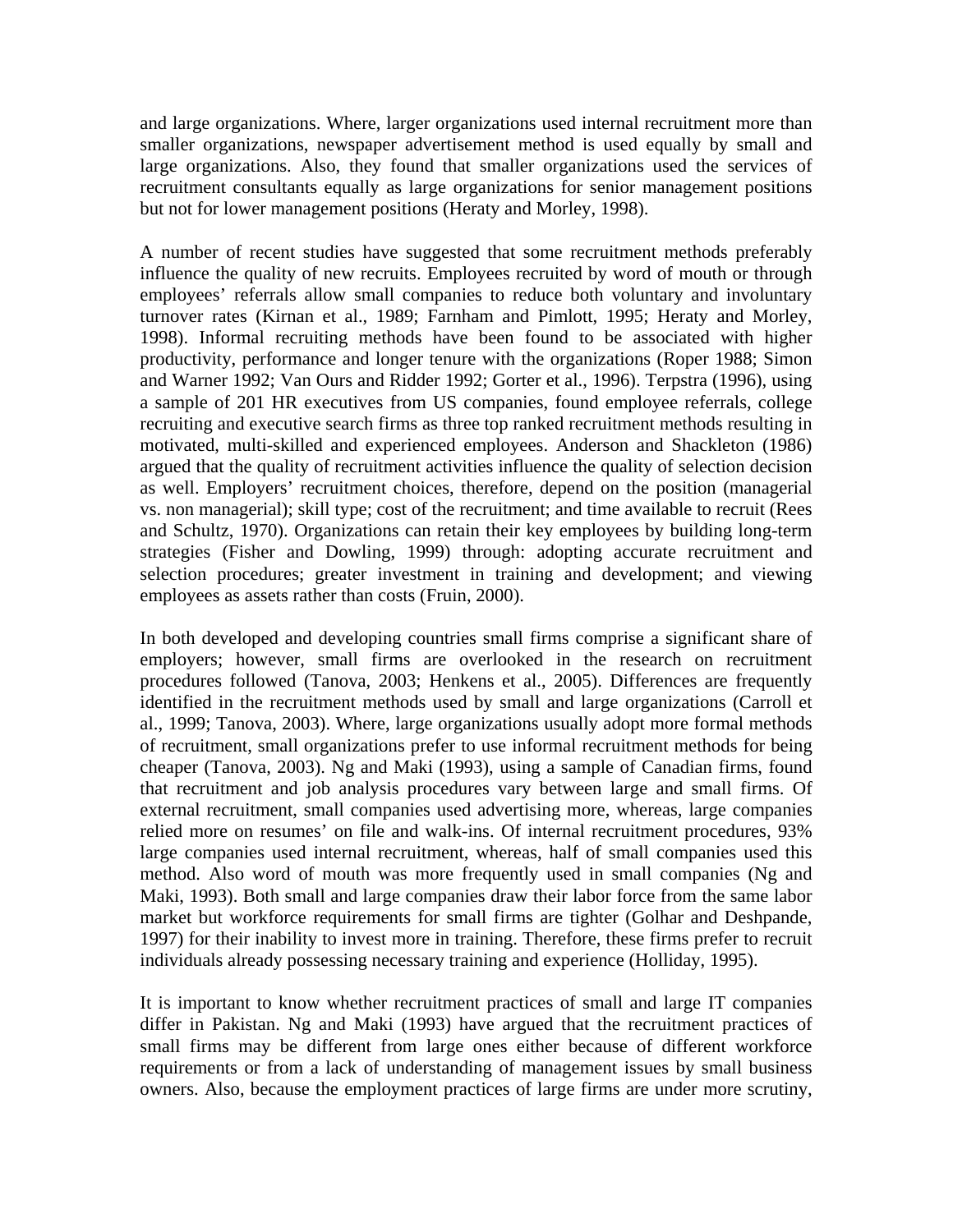large firms are more likely to hire HRM professionals for these specialized jobs (Ng and Maki, 1993). Thus, we expect recruitment practices of small and large IT companies to be different. Also, it is important to know if organizations are satisfied with the quality of recruitment methods used by them to create a pool of potential applicants. An important problem faced by small companies is their inability to attract quality employees (Tanova, 2003). The majority of firms surveyed by Scott et al. (1989) in Carroll et al. (1999) were not satisfied by the results of the recruitment methods used by them. The companies using formal methods were even less satisfied with recruitment procedures than those using informal methods. The authors (Scott et al., 1989) suggested that the dissatisfaction was not mainly from the recruitment procedures used by the companies, but stemmed mainly from unrealistic expectations of the quality of recruits available in the local labor market. In summary, this empirical study compares recruitment practices in large and small IT companies. In particular, the following aspects of the issue are examined: (1) sources of recruitment used i.e., single or multi methods; (2) recruitment methods preferred by different sized organizations; (3) recruitment methods used for different position levels and (4) difficulties with existing recruitment practices. Such an investigation will be useful to both practitioners and researchers.

**2. Methodology**<br>The study is based on a survey leading to findings and conclusions serving the objectives of the study and consists of implications for recruitment managers as well. The target population consists of IT companies registered with PSEB. The total number of such companies is 350. A list of their location and addresses was obtained from PSEB. A sample of 100 IT companies was taken randomly. The data was collected from the HR/Personnel managers or persons responsible for recruitment activities for the organizations as whole. Questionnaire was used as an instrument to collect information in a precise and efficient manner. Main variables for which the data was collected were the size of organization (i.e, number of employees), job types (permanent or contractual), frequency of recruitment (how often they recruit), methods used for recruitment at managerial and non-managerial positions, and problems faced by organization in recruitment. Besides the questions pertaining to the objectives of the study, several other questions were included e.g., the name (optional), contact number and designation of the respondent to contact them in the future for further inquiries if needed. Respondents were assured of the confidentiality of the data and the identities of the individual respondents. Questionnaires were sent in soft copy format using emails. Later to keep a constant follow up emails and telephones were used extensively. Correlation matrix was developed to see if size of organization has any relation with the choice of recruitment method. Apart from using questionnaires as mode of collecting data, interviews of 12 IT professionals at the leading positions in their organizations were also held. These interviews proved helpful in taking the feedback on the quality of fresh IT graduates coming in the market and they were also helpful in assessing the potential problems for creating a pool of applicants for job openings. The total response rate was 64% in all.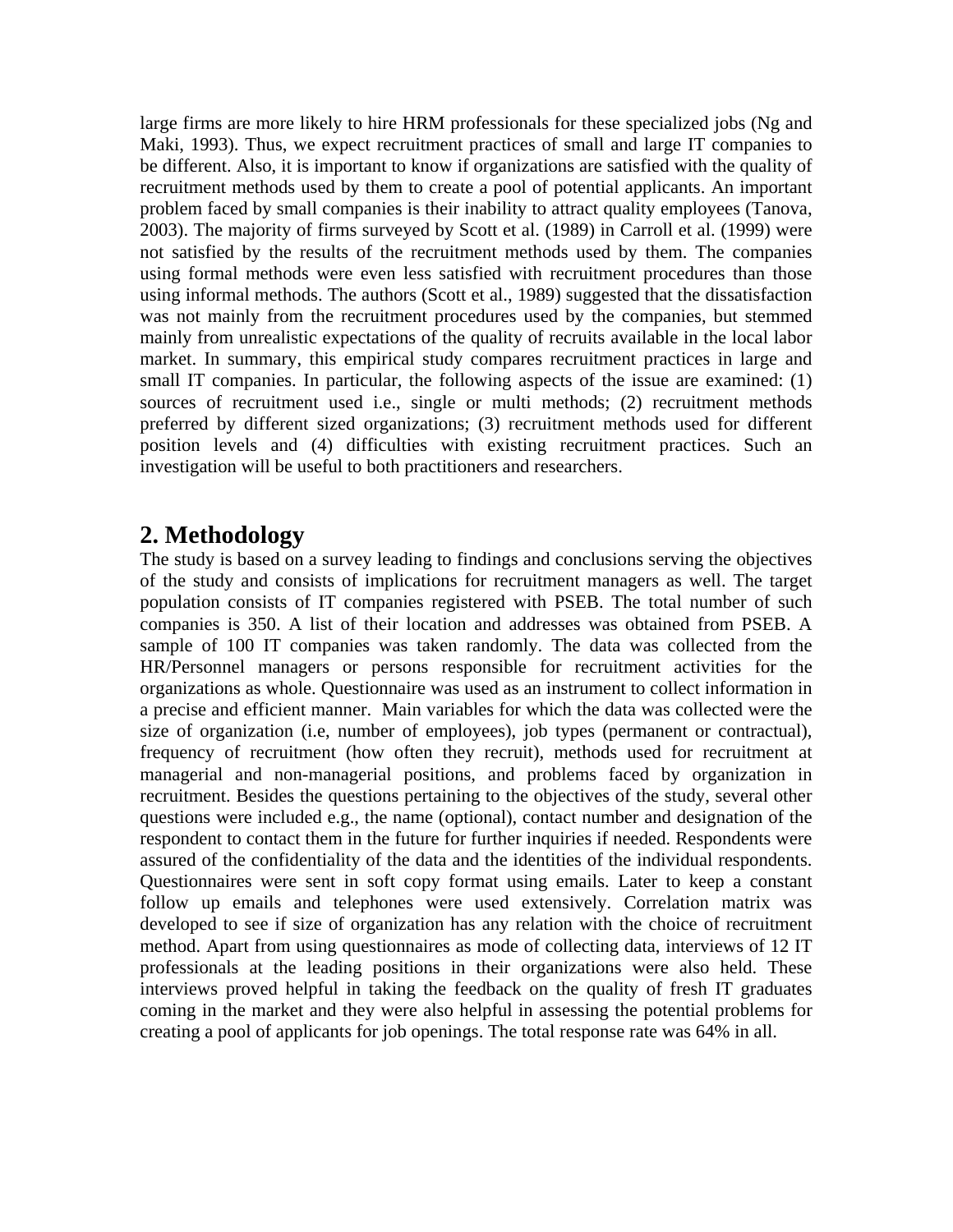# **3. Analysis**

The success of a recruitment process within an organization depends on the strategies adopted to identify and select the best candidates for new or vacant job positions. The analysis was undertaken with respect to the specific objectives of the study and the focus remained on the identification of recruitment methods used and potential problems faced in recruitment by these companies. Our analysis of questionnaires revealed that 25 (39%) questionnaires were filled by respective HR managers in the organizations, 8 (12.5 %) were replied by CEO's and 31 (48.5%) questionnaires were replied by other designations including business development managers, chief technical officers, business relations managers and technical consultants etc. Of the respondents 16 (25%) were females and 48 (75%) were male (Table 1). Of the HR managers 56% were females and 44% were male. 12.5% of the organizations participated in the study were categorized small in size (1\_20 employees), 50% were medium sized (between 21 \_ 99 employees), and 37.5% were considered large (100 or more employees). The definition of small, medium and large IT companies is consistent with the definitions provided by PSEB.

Research findings have revealed that organization use more than one method to recruit potential employees on the vacant job positions. Here we found that almost all the organizations were using Resumes and CV's, Advertisement in the newspapers, internal recruitment and online recruitment methods. 36 (56%) of the organizations used word of mouth method, 38 (59%) use college recruitment, 11 (17%) used the services of employment agencies and another 14 (22%) use job fair with these methods to recruit individuals (table 1).

|                                         | Size of Organization |          |             |       |  |  |
|-----------------------------------------|----------------------|----------|-------------|-------|--|--|
|                                         | $1_{.20}$            | 21 99    | 100 or more | Total |  |  |
| $\mathbf N$                             | 8                    | 32       | 24          | 64    |  |  |
| Female                                  |                      | 3        | 13          | 16    |  |  |
| Male                                    | 8                    | 29       | 11          | 48    |  |  |
| <b>Respondents</b>                      |                      |          |             |       |  |  |
| <b>CEOs</b>                             | 8                    | $\theta$ | $\theta$    | 8     |  |  |
| <b>HR/Personnel Managers</b>            |                      |          | 23          | 25    |  |  |
| Others                                  |                      | 30       |             | 31    |  |  |
| <b>Recruitment Methods</b>              |                      |          |             |       |  |  |
| Resume and CV                           | 8                    | 32       | 24          | 64    |  |  |
| Newspaper Ad                            | 8                    | 32       | 24          | 64    |  |  |
| Word of mouth                           | 8                    | 25       | 3           | 36    |  |  |
| Online                                  | 8                    | 32       | 24          | 64    |  |  |
| <b>Employment</b> agency                |                      | $\Omega$ | 11          | 11    |  |  |
| Internal recruitment                    |                      | 32       | 24          | 64    |  |  |
| College recruitment                     |                      | 13       | 24          | 38    |  |  |
| Job fair                                | 0                    |          | 13          | 14    |  |  |
| <b>Recruitment Methods for Managers</b> |                      |          |             |       |  |  |
| Resume and CV                           | 8                    | 32       | 24          | 64    |  |  |
| Newspaper Ad                            | 8                    | 32       | 24          | 64    |  |  |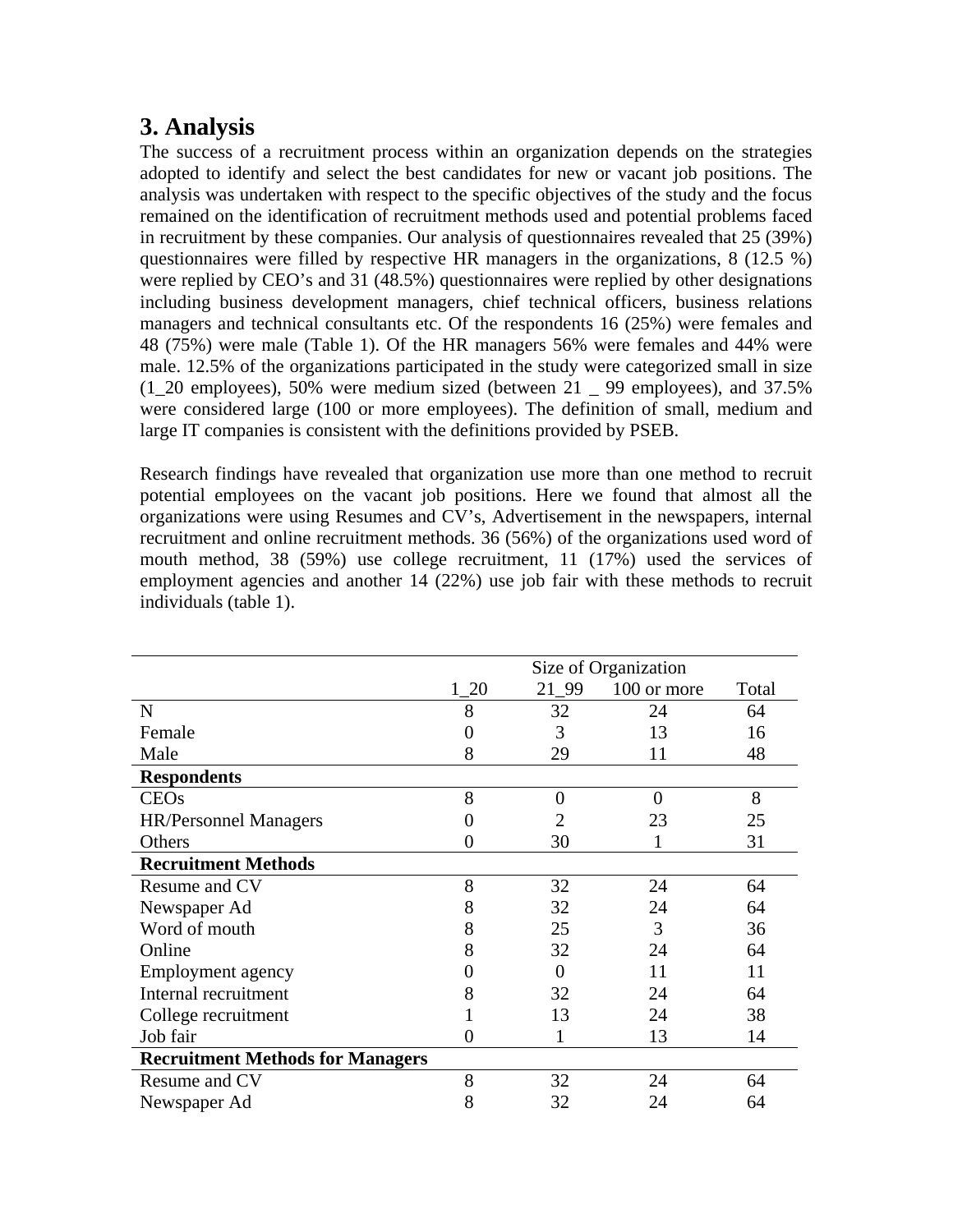| Word of mouth                               | $\overline{0}$ | 6              | $\overline{0}$   | 6              |  |  |  |
|---------------------------------------------|----------------|----------------|------------------|----------------|--|--|--|
| Online                                      | 8              | 32             | 24               | 64             |  |  |  |
| Employment agency                           | 0              | $\overline{0}$ | 11               | 11             |  |  |  |
| Internal recruitment                        | 8              | 32             | 24               | 64             |  |  |  |
| College recruitment                         |                | 3              | 24               | 28             |  |  |  |
| Job fair                                    | $\overline{0}$ | $\overline{0}$ | $\boldsymbol{0}$ | $\overline{0}$ |  |  |  |
| <b>Recruitment Methods for Non-Managers</b> |                |                |                  |                |  |  |  |
| Resume and CV                               | 8              | 32             | 24               | 64             |  |  |  |
| Newspaper Ad                                | 8              | 32             | 24               | 64             |  |  |  |
| Word of mouth                               | 8              | 19             | 3                | 30             |  |  |  |
| Online                                      | 8              | 32             | 24               | 64             |  |  |  |
| Employment agency                           | 0              | $\Omega$       | $\Omega$         | $\theta$       |  |  |  |
| Internal recruitment                        | 8              | 32             | 24               | 64             |  |  |  |
| College recruitment                         | 1              | 13             | 24               | 38             |  |  |  |
| Job fair                                    | $\theta$       | 1              | 13               | 14             |  |  |  |
| <b>Recruitment difficulties</b>             |                |                |                  |                |  |  |  |
| Finding people with required                | 6              | 18             | 9                | 33             |  |  |  |
| training                                    |                |                |                  |                |  |  |  |
| Finding people with necessary               | 5              | 10             | 3                | 18             |  |  |  |
| experience                                  |                |                |                  |                |  |  |  |
| Shortage of candidates                      | 6              | 1              | $\overline{2}$   | 9              |  |  |  |
| Finding people with minimum                 | $\overline{0}$ | $\overline{4}$ | $\overline{0}$   | $\overline{4}$ |  |  |  |
| qualification                               |                |                |                  |                |  |  |  |
| <b>Recruitment frequency</b>                |                |                |                  |                |  |  |  |
| Annually                                    | $\overline{0}$ | $\overline{0}$ | 5                | 5              |  |  |  |
| Twice a year                                | 1              | 3              | 3                | 7              |  |  |  |
| Need arise due to new job position          | 2              | 16             | 4                | 22             |  |  |  |
| Vacancy due to                              | $\theta$       | 7              | 11               | 18             |  |  |  |
| retirement/death/resignation                |                |                |                  |                |  |  |  |
| Always constantly                           | 5              | 6              | 1                | 12             |  |  |  |

**Table 1:** Descriptive statistics for sample.

Analysis by the size of organization shows that word of mouth recruiting method is most frequently used by the small (100%) and medium sized (79%) organizations. Job fairs and employment agencies are used as recruitment means by large organizations only, whereas, college recruitment is used by both medium and large sized organizations. This pattern is reflected in figure 1 below.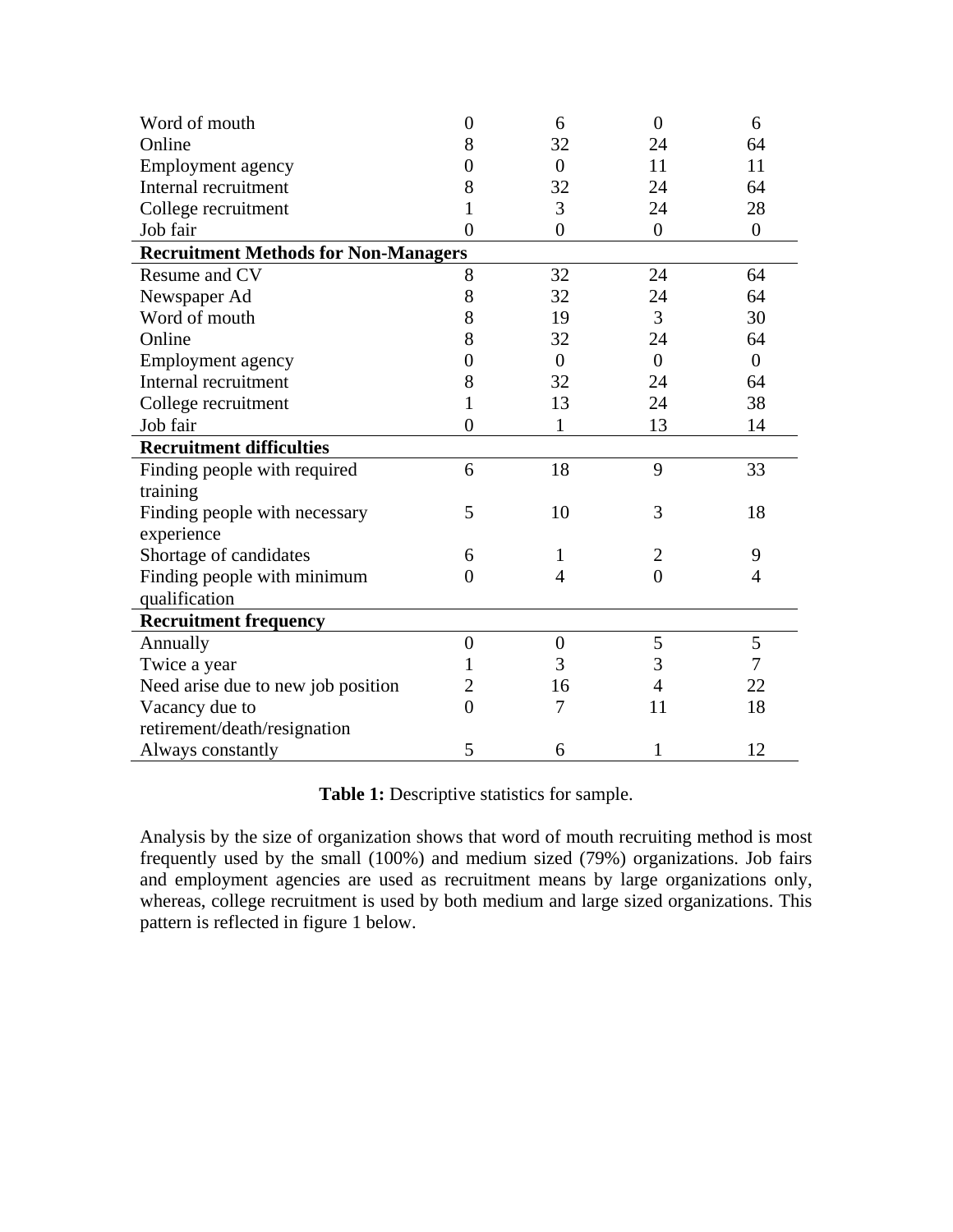

**Figure 1:** Preference of Recruitment Methods by Organizations.

From Table 1, it is evident that all organizations use CV, advertisement, online and internal recruitment methods for both managerial and non-managerial positions. A comparison of recruitment methods for managers and non-managers is presented in Figure 2. Word of mouth method is used by small and large organizations for recruiting non-managerial staff, whereas, mid sized companies used this method for recruiting managers as well. Large organizations seek the services of employment agencies and that too for recruiting individuals for managerial positions. Mid and large sized organizations also use job fairs for recruiting non-managers, where it doesn't seem a popular method of recruitment among small sized companies.



**Figure 2:** Recruitment methods for Managers and Non managers.

Chi square test was used to find the relationship between organization size and recruitment frequency. The relationship was proved to be significant (Table 2). This shows that larger organizations recruit less frequently than small organizations. This pattern was evident from table 1 as well where most of the small organizations recruit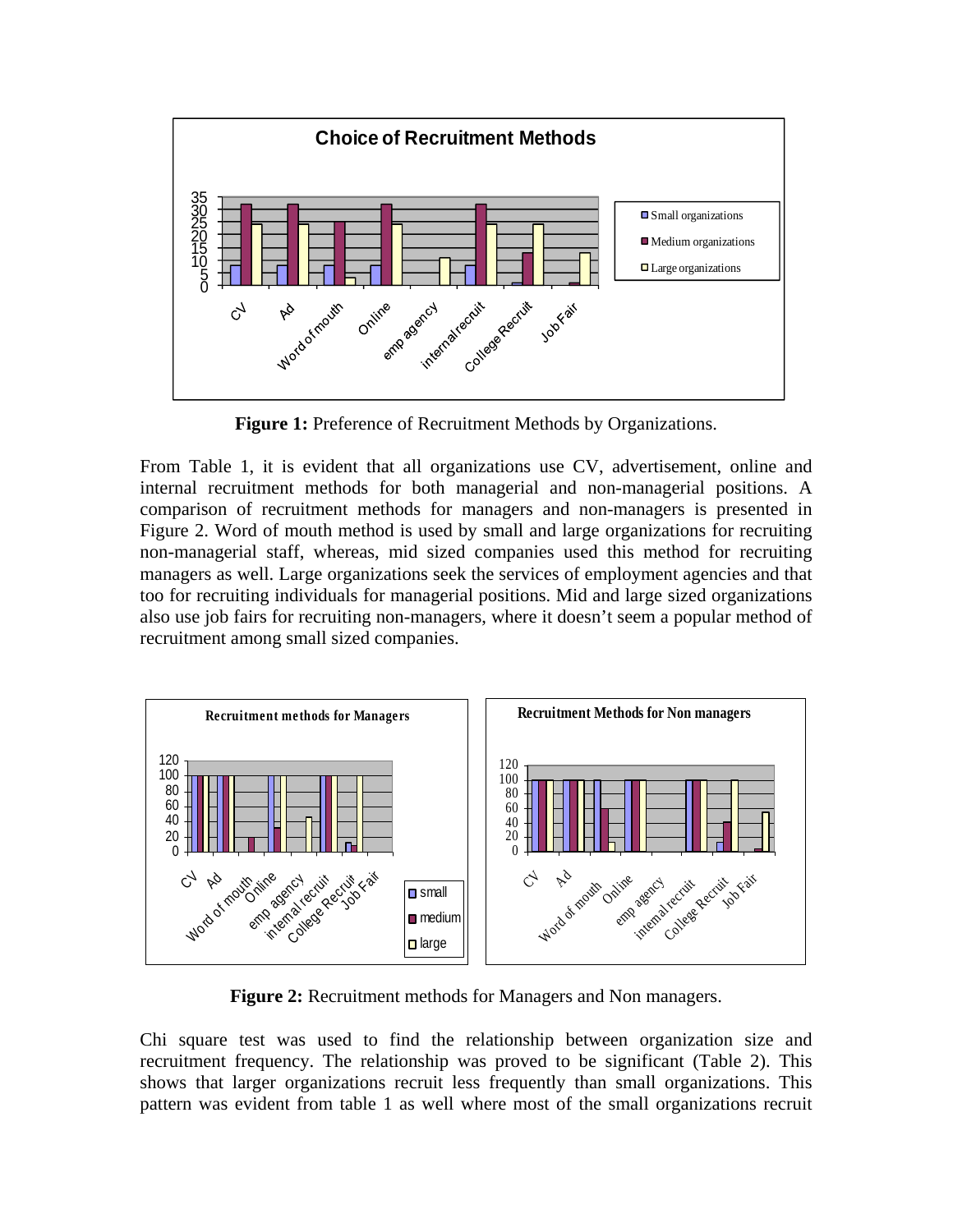constantly and large organizations recruit only when a vacancy occurs due to resignation, retirement or death.

|                    | Value        | df | Asymp. Sig. (2-sided) |
|--------------------|--------------|----|-----------------------|
| Pearson Chi-Square | $29.402*(a)$ |    | .000                  |
| Likelihood Ratio   | $31.134*$    |    | .000                  |
| N of Valid Cases   | 64           |    |                       |

**Table 2:** Result of Chi-Square between Organization Size and Recruitment Frequency.

Correlation matrix (table 3) revealed that there exist a significant relationship between the size of organization and the recruitment method used by them to attract qualified IT professionals for vacant positions. The matrix reveled that smaller organizations use more of word of mouth method along with resumes and CV, Newspaper advertisement method, online recruitment method, and internal recruitment method. Whereas, larger organizations make use of employment agencies, college recruitment and job fairs besides traditional recruitment methods comprising resumes and CV, Newspaper advertisement method, online recruitment method, and internal recruitment method. In this matrix the correlation between organization size and recruitment methods including resumes and CV, Newspaper advertisement method, online recruitment method, and internal recruitment, could not be computed as all the organizations irrespective of their sizes are using them.

|                         |                          |        | <b>News</b> |            |        |                          |          |                          |      |
|-------------------------|--------------------------|--------|-------------|------------|--------|--------------------------|----------|--------------------------|------|
|                         | Size of                  | Resume | paper       | word of    |        | Emp.                     | Internal | College                  | Job  |
|                         | Org.                     | and CV | Ad          | mouth      | Online | agency                   | Recruit  | Recruit                  | Fair |
| Size of Org.            | 1                        |        |             |            |        |                          |          |                          |      |
| Resume and<br><b>CV</b> | (a)                      | (a)    |             |            |        |                          |          |                          |      |
| News paper Ad           | (a)                      | (a)    | (a)         |            |        |                          |          |                          |      |
| word of mouth           | $.667$ <sup>(**)</sup> ) | (a)    | (a)         | 1          |        |                          |          |                          |      |
| Online<br>recruitment   | (a)                      | (a)    | (a)         | (a)        | (a)    |                          |          |                          |      |
| Employment<br>agency    | $-.517$ <sup>**</sup> )  | (a)    | (a)         | $-.266(*)$ | (a)    | 1                        |          |                          |      |
| Internal<br>Recruit     | (a)                      | (a)    | (a)         | (a)        | (a)    | (a)                      | (a)      |                          |      |
| College<br>Recruit      | $-.649$ <sup>**</sup> )  | (a)    | (a)         | $-.281(*)$ | (a)    | $.377$ <sup>(**)</sup> ) | (a)      | 1                        |      |
| Job Fair                | $-.543$ <sup>**</sup> )  | (a)    | (a)         | $-.295(*)$ | (a)    | $.661$ <sup>(**)</sup> ) | (a)      | $.438$ <sup>(**)</sup> ) |      |

\*\* Correlation is significant at the 0.01 level (2-tailed).

\* Correlation is significant at the 0.05 level (2-tailed).

a Cannot be computed because at least one of the variables is constant.

**Table 3:** Correlation between Organization size and Recruitment Methods.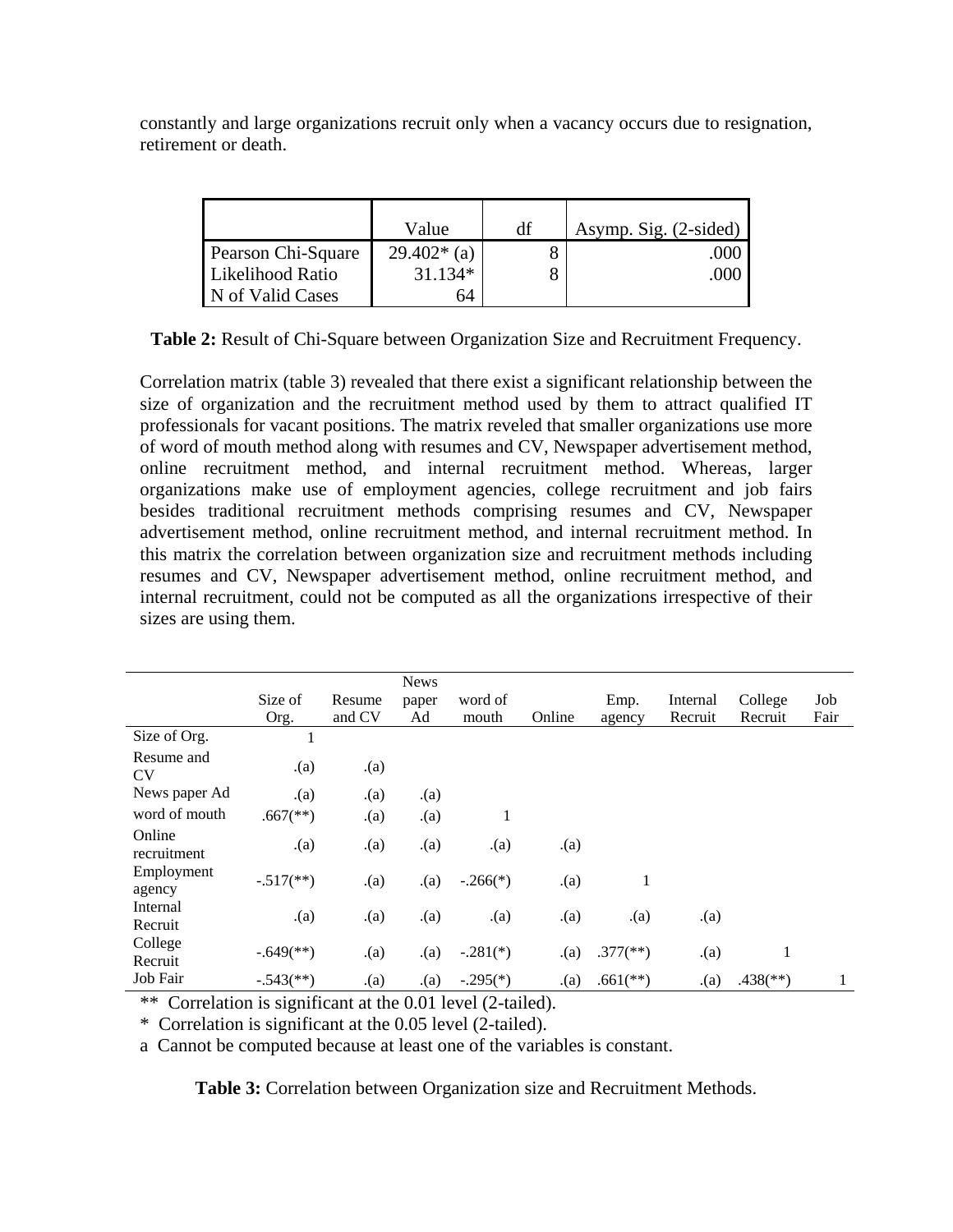Responding to the question to identify problems faced by organization to recruit individuals on vacant job positions 57% indicated that they face problem in finding people with adequate training, 23% indicated that they had difficulty in finding people with necessary skills and experience, 14% faced shortage of candidates and another 6% found it difficult to attract people with minimum qualification. Most of the organizations (33 out of 64), irrespective of their size, faced the problem of finding people with adequate training which appears to be the problem of the industry as a whole. Along with the problem of difficulty of finding people with adequate training, the problem of the shortage of candidates was more with smaller organizations. 10 out of 32 (31%) mid sized organizations find it difficult to recruit people with necessary experience.

Table 1 shows that organizations with smaller size recruit always constantly which reflects that retention is an issue for small IT companies as well. The medium sized organizations recruit mostly when the need arises due to new job positions or when a vacancy arises due to resignation, retirement or death or sometimes constantly. The situation for large organizations is a bit stable as they recruit mostly when a vacancy occurs due to retirement, resignation or death.

Although each year more and more fresh IT graduates are entering the industry, the IT companies are not satisfied with the quality of training of fresh graduates. The interview of personnel at key positions of leading software houses reveal that excess supply of IT graduates is not generating any competition among job seekers. Even the entry level job openings in IT industry are very technical; need special expertise; and are highly demanding and challenging. The applicants, fresh university or college graduates, usually lack technical training and therefore, remain unable to qualify for these jobs. At the middle levels and senior administrative levels, positions are often filled internally or through the executive search firms. The theoretical knowledge base of these graduates is, no doubt, very strong but they lack the skills to apply the acquired knowledge to practical environments. Even if these organizations hire them they have to train them in order to groom them to acquire market standards. After successful completion of on the job training, skilled employees become most attractive human resource for any needing organization that are prepared to offer them a lucrative package to subvert their loyalty to the other institution. Hence, retention of these employees becomes an issue particularly for small organizations. Besides, the training process is so time consuming and expensive that small to mid sized organizations are not willing to invest in it.

## **4. Conclusion**

There is a significant relationship between the organization size and the frequency of recruitment. The smaller organizations tend to recruit more frequently as compared to larger organizations. Hence, retention is an issue for small sized organizations because professionals leave smaller software houses for larger software houses in search of career growth opportunities and for exploring new avenues in their careers.

There also exists a significant positive relationship between the size of organization and the choice of methods for recruitment of professionals. Small organizations due to their budgetary constraints use more traditional methods of recruitment including word of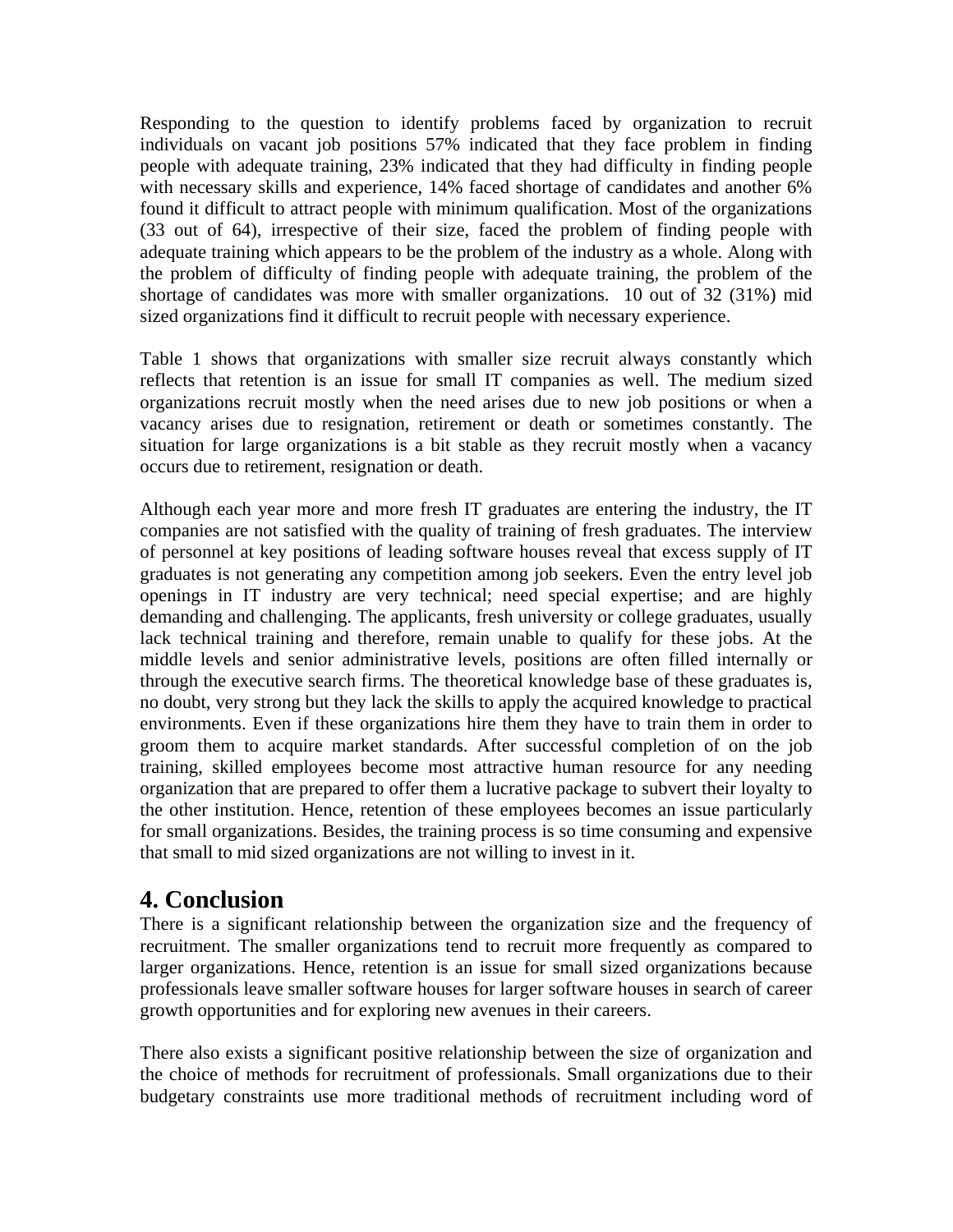mouth, Resumes and CVs, Newspaper advertisements, internal recruitment and online recruitment. Whereas, larger organizations opt for employment agencies, college recruitment and job fairs. This way they not only build their image but also have an influence on the decision of individuals to join their organization as an employee. Job fairs and college recruitment provide organizations and individuals an opportunity to interact with each other in a manner that is beneficial for both organization and individuals.

Most software houses find it difficult to recruit individuals with adequate professional training, skills and experience. Most professionals in the industry are fresh graduates with a sound theoretical base but with inadequate practical experience and skills. Software houses can help in developing these fresh graduates in more mature professionals by offering extensive internship programs.

#### *References*

- Anderson, N., & Shackleton, V. (1986). Recruitment and selection: A review of developments in the 1980s. *Personnel Review, 15*(4), 19-26.
- Atkinson, J., & Meager, N. (1994). Running to stand still: the small firm in the labor market. In J. Atkinson & D. Storey (Eds.), *Employment, the Small Firm, and the Labour Market*. London: Routledge.
- Breaugh, J. A., & Starke, M. (2000). Research on Employee Recruitment: So Many Studies, So Many Remaining Questions. *Journal of Management, 26*(3), 405.
- Carroll, M., Marchington, M., Earnshaw, J. and Taylor, S. (1999). Recruitment in small firms Processes, methods and problems. Employee Relations, 21(3), 236-250.
- Cook, D. (1993). *Personnel Selection and Productivity*. Chichester: John Wiley.
- Decenzo, D. and Robbins, S. (2007). Human Resource Management. John Wiley.
- Farnham, D., & Pimlott, J. (1983). *Understanding Industrial Relations*: Littlehampton Book Services (LBS).
- Fisher, C., & Dowling, P. J. (1999). Support for an HR Approach in Australia: The Perspective of Senior HR Managers. *Asia Pacific Journal of Human Resources, 37*(1), 1.
- Fruin, M. (2000). Recognizing the Individual. *HR Monthly*, 22-23.
- Golhar, D. Y., & Deshpande, S. P. (1997). HRM Practices of Large and Small Canadian Manufacturing Firms. *Journal of Small Business Management, 35*(3).
- Gorter, C., Nijkamp, P., & Rietveld, P. (1996). Employers' recruitment behaviour and vacancy duration: an empirical analysis for the Dutch labour market. *Applied Economics, 28*(11), 1463-1474.
- Henkens, K., Remery, C., & Schippers, J. (2005). Recruiting personnel in a tight labour market: an analysis of employers' behaviour. *International Journal of Manpower, 26*(5), 421-433.
- Heraty, N. and Morley, M. (1998). In search of good fit: policy and practice in recruitment and selection in Ireland. Journal of Management Development, 17(9), 662-685.
- Holliday, R. (1995). *Investigating Small Firms: Nice Work?* : Routledge.